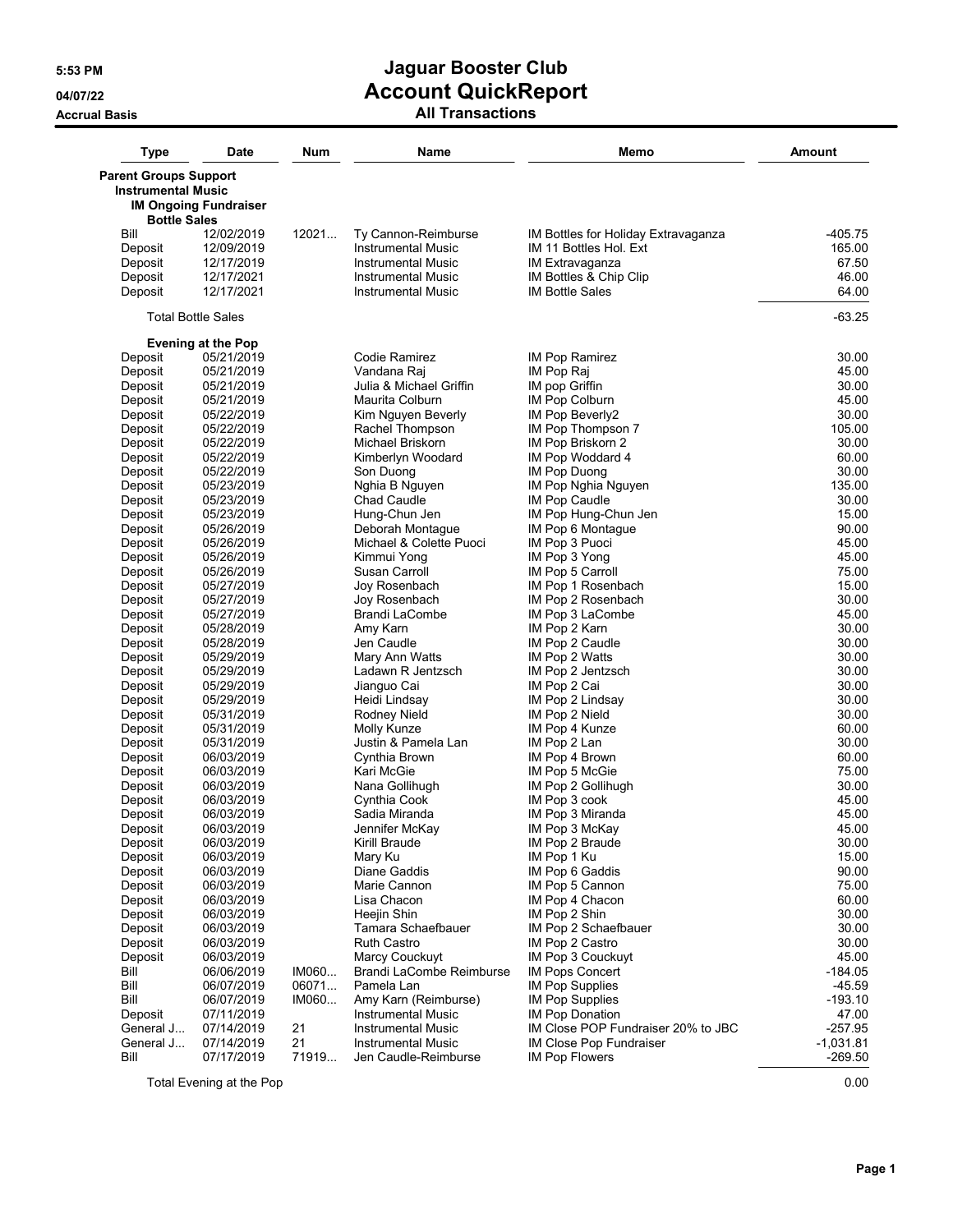### **Accrual Basis All Transactions**

| <b>Type</b>            | Date                                    | Num          | Name                                                   | Memo                                                        | <b>Amount</b>         |
|------------------------|-----------------------------------------|--------------|--------------------------------------------------------|-------------------------------------------------------------|-----------------------|
| <b>IM Apparel</b>      |                                         |              |                                                        |                                                             |                       |
| Deposit                | 08/22/2018                              |              | <b>Instrumental Music</b>                              | <b>IM T's Sales Carnival</b>                                | 330.00                |
| Deposit                | 08/27/2018                              |              | <b>Instrumental Music</b>                              | <b>IM Picture Pin</b>                                       | 255.00                |
| Deposit                | 08/27/2018                              |              | <b>Instrumental Music</b>                              | <b>IM Music Button</b>                                      | 28.00                 |
| Deposit                | 08/27/2018                              |              | <b>Instrumental Music</b>                              | <b>IM Sweatshirt</b>                                        | 540.00                |
| Deposit                | 08/27/2018                              |              | <b>Instrumental Music</b>                              | <b>IM T Shirts</b>                                          | 225.00                |
| Deposit                | 08/27/2018                              |              | Square                                                 | Square Fee                                                  | $-29.16$<br>215.00    |
| Deposit                | 08/30/2018                              |              | <b>Instrumental Music</b>                              | <b>IM Apparel</b><br>IM Sales 9/14 FB Game                  | 223.00                |
| Deposit<br>Deposit     | 09/17/2018<br>09/17/2018                |              | <b>Instrumental Music</b><br><b>Instrumental Music</b> | Square Fee                                                  | $-6.14$               |
| Deposit                | 09/21/2018                              |              | <b>Instrumental Music</b>                              | IM Apparel and Pin sales                                    | 347.00                |
| Bill                   | 09/25/2018                              | 816141       | H & L Sporting Goods, Inc.                             | <b>IM Sweatshirts</b>                                       | $-757.13$             |
| Check                  | 10/02/2018                              | 5250         | H & L Sporting Goods, Inc.                             | IM T-shirts 120                                             | $-697.90$             |
| Deposit                | 12/10/2018                              |              | <b>Instrumental Music</b>                              | IM 3 T shirts                                               | 43.58                 |
| General J              | 12/31/2018                              | 13           | <b>Instrumental Music</b>                              | IM Apareal profits finalized                                | $-716.25$             |
| Deposit                | 10/14/2019                              |              | <b>Instrumental Music</b>                              | <b>IM Sweatshirts</b>                                       | 60.00                 |
| Deposit                | 10/21/2019                              |              | <b>Instrumental Music</b>                              | <b>IM Sweatshirt</b>                                        | 30.00                 |
| Deposit                | 11/15/2019                              |              | <b>Instrumental Music</b>                              | IM Tshirt & Poster Sales                                    | 293.00                |
| General J              | 12/31/2019                              | 42           | Instrumental Music                                     | IM Apparel 2019 20% to JBC                                  | $-76.60$              |
| General J              | 12/31/2019                              | 42           | <b>Instrumental Music</b>                              | IM Apparel 2019 Finalize                                    | -306.40               |
| Deposit                | 07/22/2020                              | 6686         | Cynthia Cook                                           | <b>IM Sweatshirt</b>                                        | 90.00                 |
|                        | Total IM Apparel                        |              |                                                        |                                                             | 90.00                 |
| <b>IM Fill A Truck</b> |                                         |              |                                                        |                                                             |                       |
| Check                  | 09/25/2018                              | Debit        | Signs On the Cheap                                     | IM Yard Signs for fill a truck                              | $-434.92$             |
| Check                  | 09/25/2018                              | Debit        | Signs On the Cheap                                     | IM Yard Signs for fill a truck 50 Doubl                     | -345.69               |
| Deposit                | 09/26/2018                              |              | Signs On the Cheap                                     | IM Refund Yard Signs for fill a truck                       | 434.92                |
| Bill                   | 10/15/2018                              | AR14         | Northshore School District                             | <b>IM Music Flyer</b>                                       | $-25.00$              |
| Deposit<br>General J   | 11/06/2018                              | 208297<br>13 | <b>Instrumental Music</b>                              | <b>IM Goodwill Fundraiser</b>                               | 1,200.00              |
| Bill                   | 12/31/2018<br>09/30/2019                | BR99         | <b>Instrumental Music</b><br>Proforma                  | IM Fill A Truck profits finalized<br>IM Fill-A-Truck Banner | $-829.31$<br>$-64.62$ |
| Bill                   | 10/11/2019                              | 10111        | Colette Pucci                                          | IM Fill A Truck Printing                                    | $-22.86$              |
| Deposit                | 12/09/2019                              | 301590       | Goodwill                                               | IM Fill a Truck                                             | 600.00                |
| General J              | 12/31/2019                              | 43           | <b>Instrumental Music</b>                              | IM 2019 Fill a Truck 20% to JBC                             | $-102.51$             |
| General J              | 12/31/2019                              | 43           | <b>Instrumental Music</b>                              | IM 2019 Fill a Truck Finalize                               | $-410.01$             |
| Deposit                | 11/01/2021                              |              | <b>Instrumental Music</b>                              | IM Fill a Truck Cash Donation                               | 10.00                 |
| Deposit                | 12/16/2021                              | 319336       | Goodwill                                               | IM Fill a Truck                                             | 1,200.00              |
| Deposit                | 12/16/2021                              | 319336       | <b>Instrumental Music</b>                              | IM Fill a Truck 15% to JBC                                  | $-178.50$             |
|                        | Total IM Fill A Truck                   |              |                                                        |                                                             | 1,031.50              |
|                        | <b>IM Poinsettia/Wreath Sales</b>       |              |                                                        |                                                             |                       |
| Bill                   | 10/15/2018                              | AR14         | Northshore School District                             | <b>IM Poinsettia Flyer</b>                                  | $-12.64$              |
| Deposit                | 11/06/2018                              |              | <b>Instrumental Music</b>                              | IM Poinsettia Sales                                         | 619.00                |
| Check                  | 01/04/2019                              | 5331         | Brandi LaCombe-Reimburse                               | IM Poinsettia Sale Winner                                   | $-50.00$              |
| Deposit                | 03/01/2019                              | 4914.        | <b>Instrumental Music</b>                              | <b>IM Poinsettia Sale</b>                                   | 87.00                 |
| Deposit                | 03/01/2019                              | 00802        | Farmraiser, LLC                                        | IM Poinsettia Sale                                          | 839.85                |
| Deposit<br>Deposit     | 03/01/2019                              |              | <b>Instrumental Music</b>                              | IM Poinsettia Sale Finalize<br><b>IM Poins, Sales</b>       | -1,483.21<br>160.00   |
| Deposit                | 12/09/2019<br>01/27/2020                | 6659         | <b>Instrumental Music</b>                              | IM Proceeds wreat/Poinsettiea                               | 1,968.10              |
| General J              | 01/27/2020                              | 37           | Farmraiser, LLC<br><b>Instrumental Music</b>           | IM Poinsetta 20% to JBC                                     | $-425.62$             |
| General J              | 01/27/2020                              | 37           | <b>Instrumental Music</b>                              | IM Poins. 2019 Finalize                                     | $-1,702.48$           |
| Check                  | 10/19/2021                              | 5929         | Brandi LaCombe Reimburse                               | <b>IM Point. Copies</b>                                     | $-79.89$              |
| Deposit                | 12/06/2021                              | 1008         | Sriram Viswanathan & Chit                              | <b>IM Poinsettia Sales</b>                                  | 24.00                 |
| Deposit                | 12/06/2021                              | 1026         | Bao Hog Shen & Chyong L                                | <b>IM Poinsettia Sales</b>                                  | 40.00                 |
| Deposit                | 12/17/2021                              | 02019        | Farmraiser, LLC                                        | <b>IM Poinsettia Sales</b>                                  | 2,123.11              |
| Deposit                | 12/17/2021                              | 02019        | <b>Instrumental Music</b>                              | IM Poinsettia Sales - expenses 15%                          | $-316.09$             |
|                        | <b>Total IM Poinsettia/Wreath Sales</b> |              |                                                        |                                                             | 1,791.13              |

**Page 2**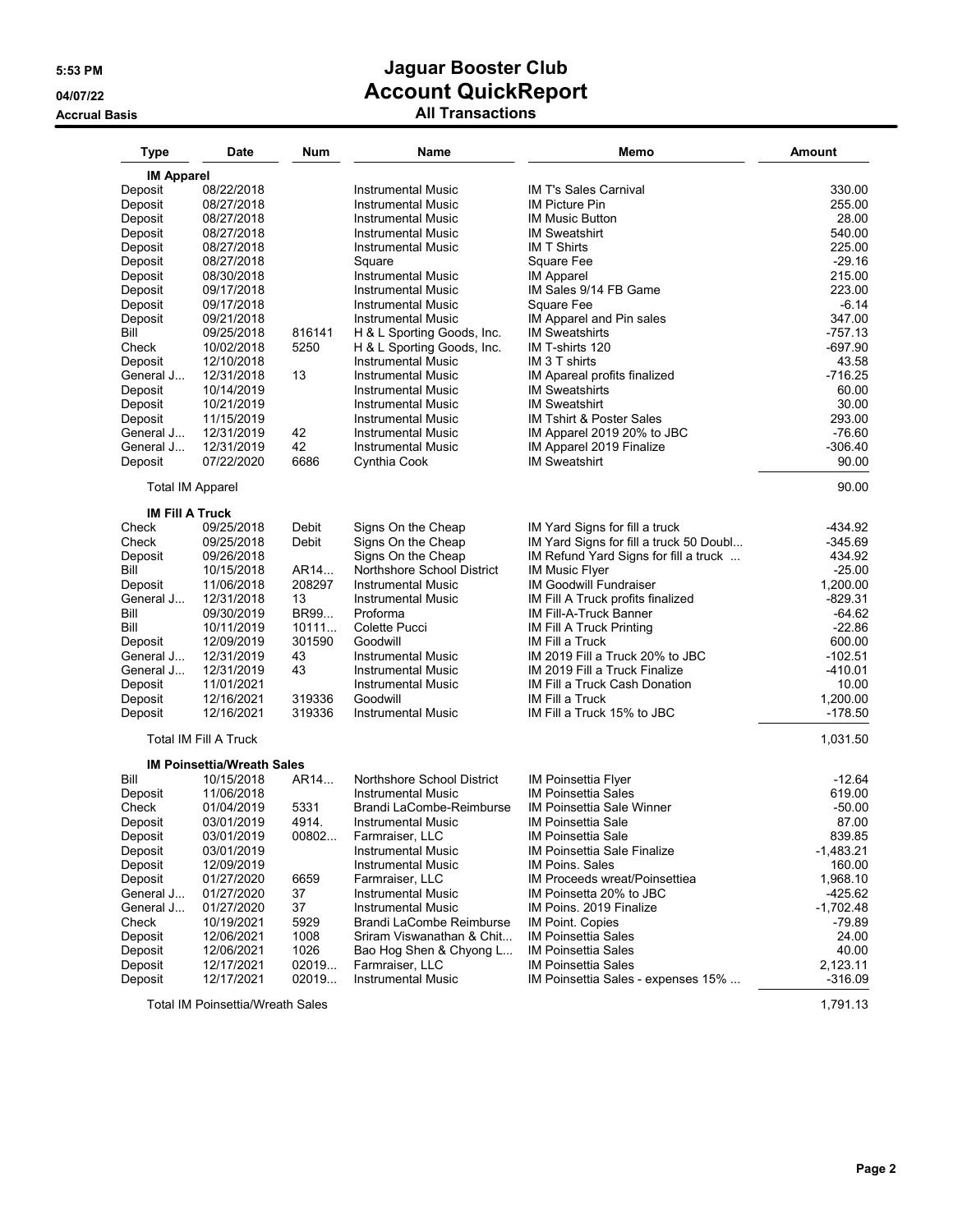### **Accrual Basis All Transactions**

| Type                           | <b>Date</b>                         | Num        | Name                         | Memo                                                              | <b>Amount</b> |
|--------------------------------|-------------------------------------|------------|------------------------------|-------------------------------------------------------------------|---------------|
| <b>T-Shirts 2019</b>           |                                     |            |                              |                                                                   |               |
| Bill                           | 08/02/2019                          | 30127      | <b>XXXBSN Sports-Everett</b> | <b>IM T-Shirts</b>                                                | $-387.05$     |
| Deposit                        | 08/26/2019                          |            | <b>Instrumental Music</b>    | IM T's & Sweatshirts                                              | 644.00        |
| Deposit                        | 08/27/2019                          |            | <b>Instrumental Music</b>    | <b>IM Tshirt Sales</b>                                            | 318.00        |
| Deposit                        | 09/09/2019                          |            | <b>Instrumental Music</b>    | IM Shirts & Button Sales 9.7.19                                   | 161.00        |
| Deposit                        | 10/07/2019                          |            | <b>Instrumental Music</b>    | <b>IM Apparel</b>                                                 | 75.00         |
| Bill                           | 11/12/2019                          | 11121      | Cindy Cook-Reimburse         | <b>IM T-Shirts &amp; Sweatshirts</b>                              | $-605.94$     |
| General J                      | 12/31/2019                          | 44         |                              | IM 2019 T's 20% to JBC                                            | -41.01        |
| General J                      | 12/31/2019                          | 44         |                              | IM 2019 T's Finalize                                              | $-164.00$     |
|                                | Total T-Shirts 2019                 |            |                              |                                                                   | 0.00          |
|                                | IM Ongoing Fundraiser - Other       |            |                              |                                                                   |               |
| Deposit                        | 09/25/2018                          |            | Instrumental Music           | <b>IM Fundraiser Photos</b>                                       | 210.00        |
| Deposit                        | 10/19/2018                          |            | Instrumental Music           | <b>IM Picture Sales</b>                                           | 80.00         |
| General J                      | 12/31/2018                          | 13         | Instrumental Music           | IM Picture profits finalized                                      | $-290.00$     |
| Deposit                        | 08/26/2019                          |            | <b>Instrumental Music</b>    | <b>IM Buttons</b>                                                 | 80.00         |
| Deposit                        | 10/07/2019                          |            | <b>Instrumental Music</b>    | <b>IM Photos</b>                                                  | 40.00         |
| Check                          | 10/07/2019                          | 5536       | Julia Griffin-Reimburse      | <b>IM Poster Printing</b>                                         | $-172.05$     |
| Deposit                        | 12/09/2019                          |            | Instrumental Music           | IM Chip Clip & Buttons                                            | 121.50        |
| General J                      | 12/31/2019                          | 45         |                              | IM 2019 ongoing 20% to JBC                                        | $-13.89$      |
| General J                      | 12/31/2019                          | 45         |                              | IM 2019 Ongoing Finalize                                          | $-55.56$      |
|                                |                                     |            |                              |                                                                   |               |
|                                | Total IM Ongoing Fundraiser - Other |            |                              |                                                                   | 0.00          |
|                                | <b>Total IM Ongoing Fundraiser</b>  |            |                              |                                                                   | 2,849.38      |
| <b>Jag Cards IM</b><br>Deposit | 12/10/2018                          |            | Instrumental Music           | IM JAg Cards                                                      | 50.00         |
| Deposit                        | 01/04/2019                          |            | <b>Instrumental Music</b>    | Jag Card Sale                                                     | 25.00         |
| Deposit                        | 01/04/2019                          |            | Instrumental Music           | IM Jag Card Finalize                                              | -75.00        |
|                                |                                     |            |                              |                                                                   |               |
| Total Jag Cards IM             | <b>Instrumental Music - Other</b>   |            |                              |                                                                   | 0.00          |
| General J                      | 09/25/2017                          | 1          | Jaguar Booster Club          | <b>Carnival Distribution</b>                                      | 209.34        |
| Check                          | 05/30/2018                          | Debit      | WorldStrides OnStage Pro     | Inst. Music Trip Deposit                                          | $-850.00$     |
| Deposit                        | 06/10/2018                          |            | <b>Instrumental Music</b>    | <b>Square Donation IM</b>                                         | 48.62         |
| Deposit                        | 06/10/2018                          |            | Instrumental Music           | Square Donation IM 20% to JBC                                     | $-9.72$       |
| Deposit                        | 06/11/2018                          |            | Instrumental Music           | IM Pops Concert Fundraiser                                        | 970.00        |
| Deposit                        | 06/11/2018                          |            | Instrumental Music           | IM Pops Concert Fundraiser 20% to                                 | $-194.00$     |
| Deposit                        | 06/11/2018                          |            | <b>Instrumental Music</b>    | IM Rose sale fundraiser Pops Concert                              | 251.00        |
| Deposit                        | 06/11/2018                          |            | Instrumental Music           | IM Rose sale fundraiser Pops Conce                                | $-50.20$      |
| Deposit                        | 06/27/2018                          | 1445       | Carole J Cook                | IM Donation-Envelope                                              | 100.00        |
| Deposit                        | 06/27/2018                          |            | Instrumental Music           | IM Donation-Envelope 20% to JBC                                   | $-20.00$      |
| Check                          | 07/31/2018                          | 5208       | Northshore School District   | <b>IM Print Donation Envelopes</b>                                | $-86.00$      |
| Deposit                        | 08/22/2018                          |            | Instrumental Music           | Carnival Tickets sold                                             | 421.00        |
| Deposit                        | 08/30/2018                          | 1351       | Instrumental Music           | <b>IM Carnival Silent Auction</b>                                 | 120.00        |
| Deposit                        | 08/30/2018                          |            | Instrumental Music           | IM Camps                                                          | 311.00        |
| Check                          | 08/30/2018                          | 5218       | Brandi LaCombe-Reimburse     | <b>IM Carnival Expenses</b>                                       | -89.34        |
| Check                          | 08/30/2018                          | 5219       | Amy Karn-Reimburse           | <b>IM Carnival Expenses</b>                                       | $-57.25$      |
| Deposit                        | 09/21/2018                          | 3664       | Justin & Pamela Lan          | <b>IM Donation</b>                                                | 100.00        |
| Deposit                        | 09/21/2018                          |            | <b>Instrumental Music</b>    | IM Donation 20% to JBC                                            | $-20.00$      |
|                                |                                     |            |                              | IM Caudle Donation                                                | 192.76        |
| Deposit                        | 12/21/2018                          |            | <b>Benevity Fund</b>         |                                                                   |               |
| General J<br>General J         | 12/31/2018                          | 13<br>13   | Instrumental Music           | IM Apareal profits finalized<br>IM Fill A Truck profits finalized | 573.00        |
|                                | 12/31/2018                          |            | <b>Instrumental Music</b>    |                                                                   | 663.45        |
| General J                      | 12/31/2018                          | 13<br>4917 | <b>Instrumental Music</b>    | IM Picture profits finalized                                      | 232.00        |
| Deposit                        | 01/04/2019                          |            | Instrumental Music           | IM check to purchase Auction GC                                   | 100.00        |
| Check                          | 01/04/2019                          | 5331       | Brandi LaCombe-Reimburse     | <b>IM Auction Purchase</b>                                        | $-234.73$     |
| Deposit                        | 01/04/2019                          |            | Instrumental Music           | IM Jag Card Finalize                                              | 60.00         |
| Check                          | 01/11/2019                          | 5334       | Deborah Montaque-Reimb       | <b>IM WA Music PArticipation Fees</b>                             | $-165.00$     |
| Bill                           | 01/18/2019                          | AR14       | Northshore School District   | 150 Copies                                                        | -7.80         |
| Check                          | 01/24/2019                          | 5337       | Deborah Montague-Reimb       | IM WA Music Participation Fee                                     | $-165.00$     |
| Bill                           | 02/01/2019                          | 19000      | <b>Tuxedo Wholesaler</b>     | IM Gowns & Tux                                                    | $-2,337.08$   |
| Bill                           | 02/01/2019                          | 19000      | <b>Tuxedo Wholesaler</b>     | IM Gowns & Tux from Fund A Need                                   | 2,500.00      |
| Check                          | 02/28/2019                          | 5351       | Deborah Montague-Reimb       | Boston Brass Attendance Fee                                       | 0.00          |
| Check                          | 02/28/2019                          | 5352       | <b>IHS Music Boosters</b>    | Boston Brass Attendance Fee                                       | $-600.00$     |
| Deposit                        | 03/01/2019                          | 2449       | Pacific Sliders Store Two    | <b>IM Dinner Fundraiser</b>                                       | 70.00         |
| Deposit                        | 03/01/2019                          | 2449       | <b>Instrumental Music</b>    | IM Dinner Fundraiser 20% to JBC                                   | $-17.00$      |
| Deposit                        | 03/01/2019                          |            | <b>Instrumental Music</b>    | IM Poinsettia Sale Finalize                                       | 1,186.56      |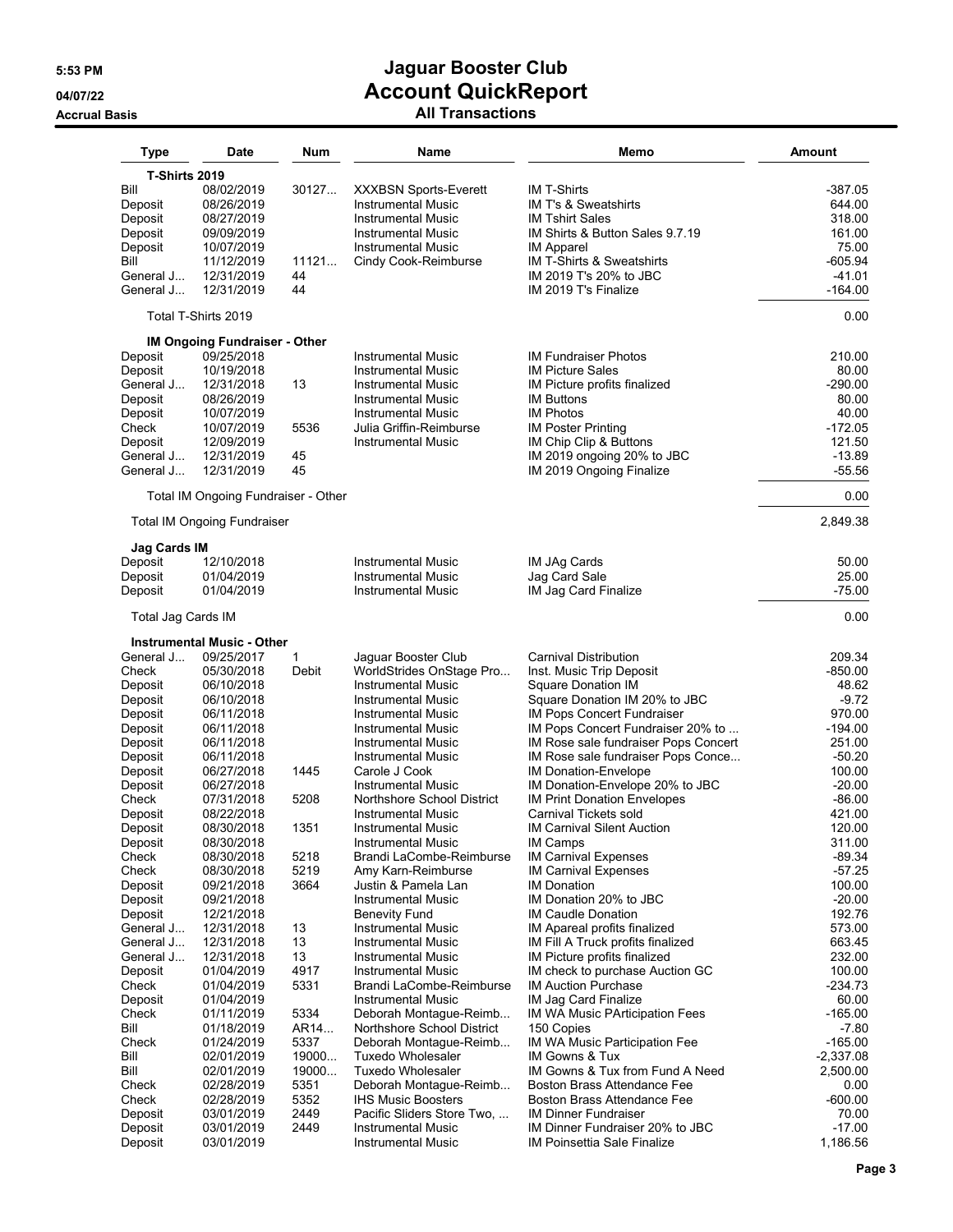## **5:53 PM Jaguar Booster Club 04/07/22 Account QuickReport Accrual Basis All Transactions**

| <b>Type</b>          | Date                     | Num      | Name                                         | Memo                                                     | <b>Amount</b>      |
|----------------------|--------------------------|----------|----------------------------------------------|----------------------------------------------------------|--------------------|
| General J            | 03/21/2019               | 14       |                                              | <b>IM Silent Auction</b>                                 | 6,684.00           |
| General J            | 03/21/2019               | 14       |                                              | <b>IM Live Auction</b>                                   | 1,700.00           |
| Bill                 | 03/21/2019               | IMCD     | Brandi LaCombe Reimburse                     | IM CdA Auction Consignment                               | $-650.00$          |
| Deposit              | 03/21/2019               |          | <b>Boeing</b>                                | IM Corp Match Justin Lan                                 | 100.00             |
| Bill                 | 04/24/2019               | IM Au    | Brandi LaCombe Reimburse                     | <b>IM Nintendo Switch Auction Purchase</b>               | $-346.50$          |
| Deposit              | 04/25/2019               | 17227    | MOD Super Fast Pizza, LLC                    | IM Mod Pizza Fundraiser 3/5/19                           | 166.27             |
| Deposit              | 04/25/2019               | 17227    | <b>Instrumental Music</b>                    | IM Mod Pizza Fundraiser 3/5/19 20%                       | $-33.26$           |
| Check                | 05/03/2019               | Debit    | The Instrumentalist                          | <b>IM Awards</b>                                         | $-518.00$          |
| Deposit              | 06/10/2019               | 001481   | Menchie's Canyon Park                        | IM Menchie's Fundraiser                                  | 120.00             |
| Deposit              | 06/10/2019               | 001481   | <b>Instrumental Music</b>                    | IM Menchie's Fundraiser 20% to JBC                       | $-24.00$           |
| Check                | 06/12/2019               | Debit    | Northwest Trophies & Awa                     | IM Award & Plate                                         | $-99.00$           |
| Bill                 | 07/08/2019               | AR14     | Northshore School District                   | <b>IM Memory Book</b>                                    | $-127.50$          |
| Bill                 | 07/08/2019               | AR14     | Northshore School District                   | <b>IM Concert Newsletter Copies</b>                      | $-19.00$           |
| General J            | 07/14/2019               | 21       | <b>Instrumental Music</b>                    | IM Close Pop Fundraiser                                  | 1,031.81           |
| Check                | 07/17/2019               | 5487     | Maurita Colburn-Reimburse                    | IM Drum Major Camp Fee                                   | $-290.00$          |
| Check                | 08/22/2019               | 5503     | Jennifer McKay                               | IM Camp Pizza Dinner                                     | $-198.07$          |
| Bill                 | 08/27/2019               | 10000    | Amy Karn (Reimburse)                         | <b>IM Hooded Ponchos</b>                                 | $-1,023.03$        |
| Bill                 | 09/16/2019               | 09161    | Storm Benjamin                               | <b>IM Percussion Coach</b>                               | $-90.00$           |
| Bill                 | 10/11/2019               | 10111    | Deborah Montague-Reimb                       | IM Honor Cords/Gloves/Drum Sticks                        | $-224.76$          |
| Bill                 | 10/11/2019               | 10111    | Deborah Montague-Reimb                       | IM WA Music Participation Fee Doub                       | 165.00             |
| Deposit              | 10/18/2019               | 3752     | Justin & Pamela Lan                          | IM Donation Lan                                          | 100.00             |
| Deposit              | 10/18/2019               | 3752     | <b>Instrumental Music</b>                    | IM Donation Lan 20% to JBC                               | $-20.00$           |
| Bill                 | 10/22/2019               | BR99     | Genesis Branding                             | IM Sr. Night Banner                                      | $-32.34$           |
| Check                | 10/29/2019               | 5563     | Pamela Lan                                   | IM Sr Nt Gift Bags                                       | $-22.79$           |
| Check                | 11/18/2019               | 5585     | Deborah Montague-Reimb                       | IM Neotech Bassoon                                       | $-31.50$           |
| Deposit              | 11/25/2019               |          | <b>Benevity Fund</b>                         | IM Williams, Jon Corp Donation                           | 50.00<br>$-312.00$ |
| Bill                 | 12/02/2019               | 30001    | Dan Nguyen-Reimburse                         | <b>IM Uniforms/Dresses</b>                               | 25.00              |
| Deposit              | 12/24/2019<br>12/24/2019 |          | <b>Benevity Fund</b><br><b>Benevity Fund</b> | IM Corp Match Williams, Evan                             | 25.00              |
| Deposit<br>General J | 12/31/2019               | 42       | <b>Instrumental Music</b>                    | IM Corp Match Williams, Evan<br>IM Apparel 2019 Finalize | 306.40             |
| General J            | 12/31/2019               | 43       | <b>Instrumental Music</b>                    | IM 2019 Fill a Truck Finalize                            | 410.01             |
| General J            | 12/31/2019               | 44       |                                              | IM 2019 T's Finalize                                     | 164.00             |
| General J            | 12/31/2019               | 45       |                                              | IM 2019 Ongoing Finalize                                 | 55.56              |
| Deposit              | 01/23/2020               |          | <b>Benevity Fund</b>                         | IM Evan Williams MIcrosoft Corp Mat                      | 25.00              |
| Deposit              | 01/23/2020               |          | <b>Benevity Fund</b>                         | IM Evan Williams MIcrosoft Corp Mat                      | 25.00              |
| General J            | 01/27/2020               | 37       | <b>Instrumental Music</b>                    | IM Poins. 2019 Finalize                                  | 1,702.48           |
| Bill                 | 02/25/2020               | IM022    | North Creek High School A                    | IM Newport Jazz Festival Fee                             | 0.00               |
| Deposit              | 02/28/2020               |          | <b>Benevity Fund</b>                         | IM Corp Match Williams, Evan                             | 50.00              |
| Deposit              | 03/05/2020               | 72013    | MOD Super Fast Pizza, LLC                    | <b>IM Mod Pizza</b>                                      | 269.98             |
| Deposit              | 03/05/2020               | 72013    | <b>Instrumental Music</b>                    | IM Mod Pizza 20% to JBC                                  | $-54.00$           |
| Deposit              | 03/05/2020               | 1789     | Codie Ramirez                                | <b>IM Auction Donation</b>                               | 50.00              |
| Bill                 | 03/23/2020               | 25807    | Amy Karn (Reimburse)                         | <b>IMSousa National Armstrong Student</b>                | $-199.00$          |
| Deposit              | 03/30/2020               |          | <b>Benevity Fund</b>                         | <b>IM Donation Evan Williams</b>                         | 50.00              |
| Bill                 | 04/06/2020               | 04062    | Amy Karn (Reimburse)                         | <b>IM AUction Reimbursement</b>                          | $-211.93$          |
| Deposit              | 04/30/2020               |          | <b>Benevity Fund</b>                         | IM Microsoft Corp Match Evan Willia                      | 50.00              |
| Deposit              | 06/01/2020               |          | <b>Benevity Fund</b>                         | IM Corp Match Bui                                        | 50.00              |
| Bill                 | 06/10/2020               | 06102    | Nate Bogopolsky                              | IM-Orchestra Video Project                               | $-500.00$          |
| Deposit              | 07/02/2020               |          | <b>Benevity Fund</b>                         | IM Evan Williams corp Match                              | 50.00              |
| Bill                 | 07/09/2020               | 212252   | Northwest Trophies & Awa                     | <b>IM Awards</b>                                         | $-115.50$          |
| Bill                 | 07/10/2020               | Stud. I  | <b>Boise State University</b>                | Braeden LaCombe Scholarship                              | $-500.00$          |
| Bill                 | 07/10/2020               | ST. ID   | University of Washington                     | Tracy Mai Scholarship                                    | $-500.00$          |
| Bill                 | 07/10/2020               | St $ID#$ | University of Washington                     | Evnice Han Scholarship                                   | $-250.00$          |
| Bill                 | 07/10/2020               | St ID#   | WSU-Pullman                                  | Evan Hoerlin Scholarship                                 | $-250.00$          |
| Deposit<br>Deposit   | 08/07/2020<br>08/31/2020 |          | <b>Benevity Fund</b><br><b>Benevity Fund</b> | <b>IM Corp Donation Williams</b><br>Deposit              | 50.00              |
| Deposit              | 08/31/2020               |          | <b>Benevity Fund</b>                         | IM Corp Match Williams                                   | 50.00              |
| General J            | 11/01/2020               | 49       | <b>Instrumental Music</b>                    | Auction Proceeds to Groups                               | 4,310.00           |
| Deposit              | 11/02/2020               |          | <b>Benevity Fund</b>                         | <b>IM Corp Match Evan Williams</b>                       | 50.00              |
| Deposit              | 11/02/2020               |          | <b>Benevity Fund</b>                         | IM Corp Match Evan Williams                              | 50.00              |
| Check                | 11/09/2020               | 5786     | Coeur d' Alene Resort                        | <b>IM Auction Consignment</b>                            | $-658.00$          |
| Deposit              | 12/01/2020               |          | <b>Benevity Fund</b>                         | <b>IM Donation-Williams</b>                              | 50.00              |
| Deposit              | 01/19/2021               | 27200    | MOD Super Fast Pizza, LLC                    | IM MOD Fundraiser                                        | 206.95             |
| Bill                 | 01/19/2021               | 12160    | Brandi LaCombe Reimburse                     | IM 93 Purple T's & 67 Grey T's                           | $-1,474.78$        |
| Deposit              | 01/19/2021               | 27200    | <b>Instrumental Music</b>                    | IM MOD 20% to JBC                                        | $-41.39$           |
| Deposit              | 02/10/2021               | 6788     | Farmraiser, LLC                              | IM 2020 Holiday Fundraiser                               | 1,538.21           |
| Deposit              | 02/10/2021               | 6788     | <b>Instrumental Music</b>                    | IM 2020 Holiday 20% to JBC                               | $-307.64$          |
| Deposit              | 03/17/2021               | 1032     | Joseph Karl                                  | IM Menchi's Fundraiser                                   | 91.25              |
| Deposit              | 03/17/2021               | 1032     | <b>Instrumental Music</b>                    | IM Menchi's Fundraiser 20% to JBC                        | $-18.25$           |
| Bill                 | 04/07/2021               | 03252    | Julia Griffin-Reimburse                      | IM Sousa/National/Armstrong Studen                       | $-200.00$          |